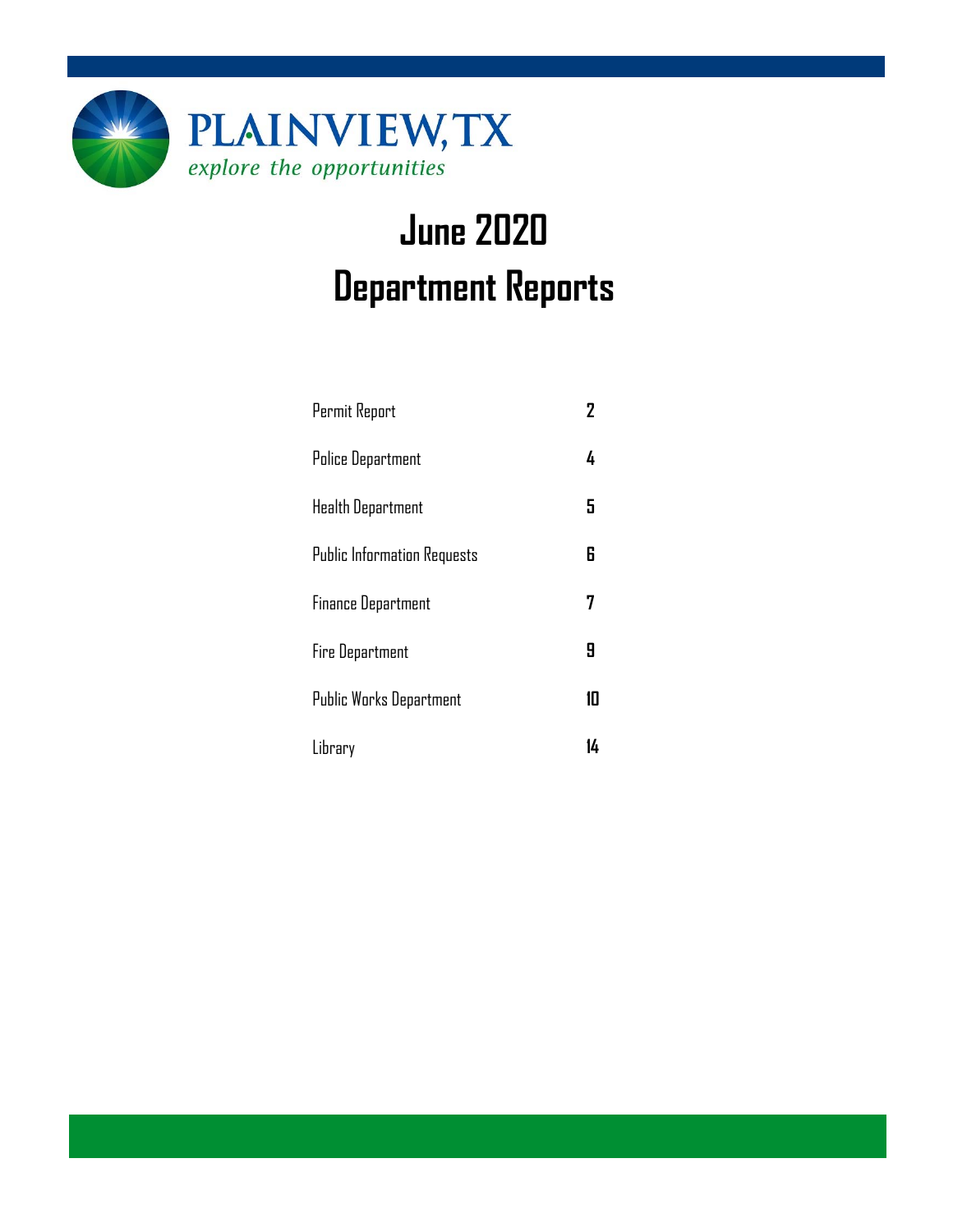| Community Development Report June 2020 Data |                       |                  |  |  |  |  |
|---------------------------------------------|-----------------------|------------------|--|--|--|--|
|                                             | <b>Permits Issued</b> |                  |  |  |  |  |
|                                             | <b>JUNE 2020</b>      | <b>JUNE 2019</b> |  |  |  |  |
| <b>Buildings</b>                            |                       |                  |  |  |  |  |
| Number                                      | 44                    | 41               |  |  |  |  |
| Value                                       | \$3,457,564.60        | \$336,727.38     |  |  |  |  |
| Fees                                        | \$1,945.00            | \$2,244.92       |  |  |  |  |
| <b>Electrical</b>                           |                       |                  |  |  |  |  |
| Number                                      | 7                     | 10               |  |  |  |  |
| Fees                                        | \$175.00              | \$680.00         |  |  |  |  |
| Plumbing                                    |                       |                  |  |  |  |  |
| Number                                      | 31                    | 17               |  |  |  |  |
| Fees                                        | \$725.00              | \$365.00         |  |  |  |  |
| <b>Mechanical</b>                           |                       |                  |  |  |  |  |
| Number                                      | $6\phantom{1}$        | 8                |  |  |  |  |
| Fees                                        | \$150.00              | \$200.00         |  |  |  |  |
| Zoning                                      |                       |                  |  |  |  |  |
| Number                                      | 1                     | $\overline{2}$   |  |  |  |  |
| Fees                                        | \$100.00              | \$200.00         |  |  |  |  |
| <b>Sprinkler</b>                            |                       |                  |  |  |  |  |
| Number                                      | 5                     | 3                |  |  |  |  |
| Fees                                        | \$385.00              | \$75.00          |  |  |  |  |
| <b>TOTAL FEES</b>                           | \$3,480.00            | \$3,764.92       |  |  |  |  |

### **Community Development Report June 2020 Data**

### **Certificates of Occupancy issued in June 2020:**

Triad Car Treatment Apex Truck Accessory Indulge Salon Freds Auto Service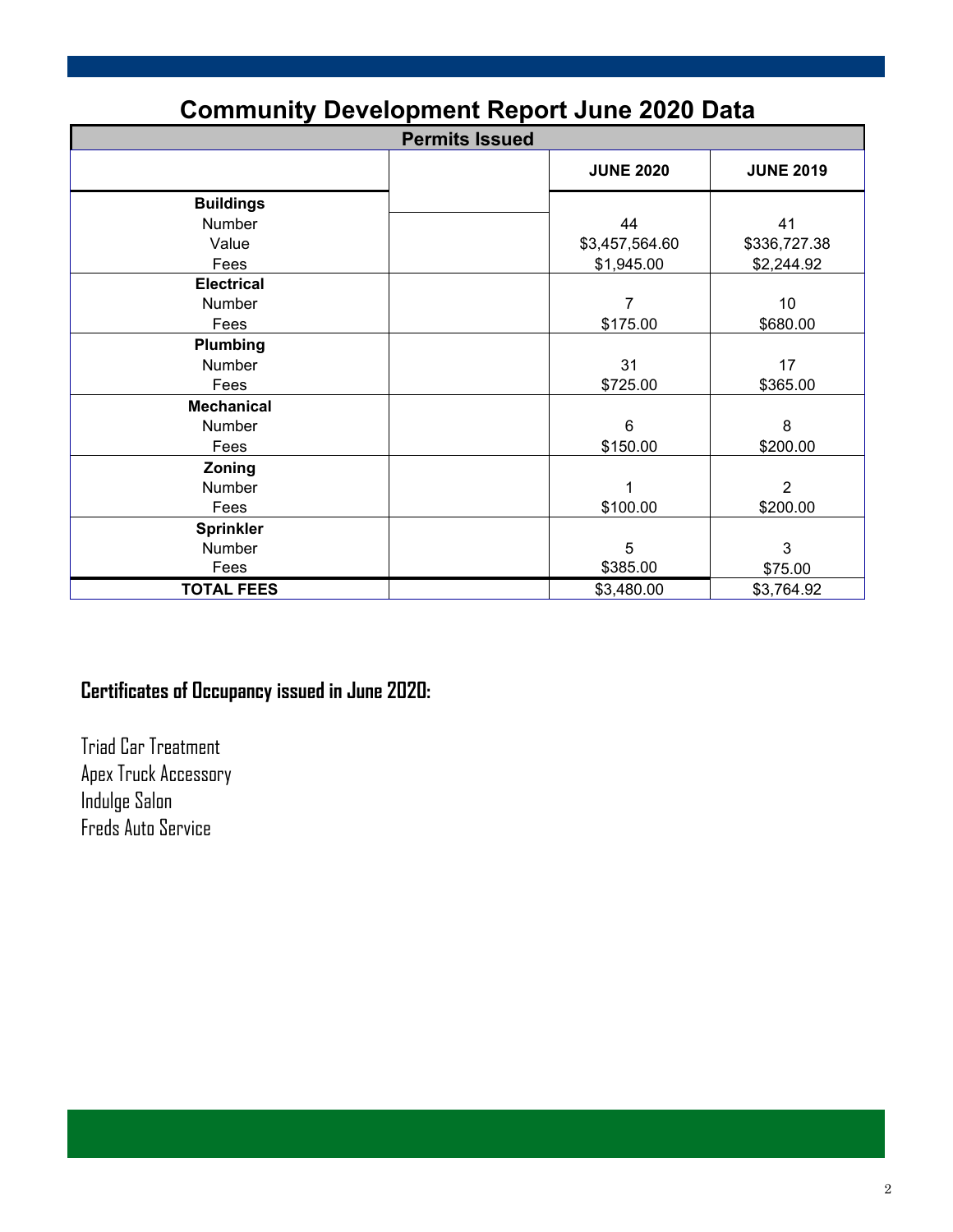| <b>Nature of Building Permits</b>          |                                             |                            |    |                          |        |                                     |
|--------------------------------------------|---------------------------------------------|----------------------------|----|--------------------------|--------|-------------------------------------|
| Number of                                  | <b>Types</b>                                | <b>Total to</b>            |    | <b>Monthly</b>           |        | This Calendar                       |
| Permits for current month                  |                                             | <b>Date This</b>           |    | Valuation                |        | Year to Date                        |
|                                            | <b>New Residential</b>                      | 1                          |    |                          | \$     | 330,000.00                          |
| 3                                          | <b>Residential Addition</b>                 | 9                          |    | \$15,993.22              | \$     | 91,417.22                           |
| 3                                          | <b>Residential Remodel</b>                  | 13                         | \$ | 152,200.00               | \$     | 165,640.00                          |
|                                            | <b>Residential Repair</b>                   | $\overline{c}$             |    |                          | \$     | 19,800.00                           |
|                                            | <b>Residential Demolition</b>               |                            |    |                          |        |                                     |
| 3                                          | <b>Residential Accessory</b>                | 4                          | \$ | 410,885.00               | \$     | 417,385.00                          |
| 8                                          | Garage/Carport                              | 21                         | \$ | 8,845.00                 | \$     | 41,960.00                           |
| 3                                          | <b>Storage Building</b>                     | $\bf 8$                    | \$ | 14,300.00                | \$     | 39,030.00                           |
|                                            | <b>New Commercial</b>                       | $\overline{4}$             |    |                          | \$     | 1,068,375.50                        |
|                                            | <b>Commercial Addition</b>                  | $\overline{4}$             |    |                          | \$     | 378,500.00                          |
|                                            |                                             |                            |    |                          |        |                                     |
| 2                                          | Commercial Remodel                          | 9                          | \$ | 2,615,000.00             | \$     | 4,009,500.00                        |
|                                            | <b>Commercial Repair</b>                    |                            |    |                          | \$     |                                     |
| 1                                          | <b>Commercial Demolition</b>                | $\mathsf 3$                | \$ | 84,000.00                | \$     | 104,000.00                          |
| 1                                          | <b>Commercial Accessory</b>                 | 2                          | \$ | 23,000.00                | \$     | 66,000.00                           |
| <b>Masonry Fence</b>                       |                                             | 1                          |    |                          | \$     | 500.00                              |
| 3                                          | Signs                                       |                            | \$ | 10,350.00                | \$     | 21,401.00                           |
| 17                                         | Roofing                                     | 60                         | \$ | 122,991.38               | \$     | 421,473.70                          |
|                                            |                                             |                            |    |                          | \$     |                                     |
|                                            |                                             |                            |    |                          | \$     |                                     |
| 44                                         |                                             | 154                        | \$ | 3,457,564.60             | \$     | 7,174,982.42                        |
|                                            | <b>Building Valuation</b>                   |                            |    |                          |        |                                     |
| Last Year                                  |                                             |                            |    | This Year                |        |                                     |
| To Date                                    | \$11,745,885.27                             |                            |    | To Date                  |        | \$7,174,982.42                      |
|                                            | <b>Code Enforcement Activity Summary</b>    |                            |    |                          |        |                                     |
| <b>Administrative Warrants is-</b><br>sued | Violations is-<br>sued/Compliance Rate      | <b>Citations</b><br>issued |    |                          | formed | Demo Orders issued/Demolitions per- |
| 0                                          | 69/23                                       | 0                          | 1  |                          |        |                                     |
|                                            | <b>Planning and Zoning Activity Summary</b> |                            |    |                          |        |                                     |
| <b>Plats cases submitted</b>               | Zoning cases submitted                      |                            |    | Variance cases submitted |        |                                     |
| 0                                          | $\mathbf{1}$                                |                            |    |                          | 3      |                                     |
| <b>SWEEP 1-2020</b>                        |                                             | <b>Letters Sent</b>        |    | <b>Violations</b>        |        | <b>Citations</b>                    |
| Start date 1/13/2020-1/24/2020             |                                             | 1390                       |    | 94                       |        | $\mathbf 0$                         |
|                                            |                                             |                            |    |                          |        |                                     |
| <b>Certificate of Occupancy</b>            |                                             | <b>This Month</b>          |    | <b>Year To Date</b>      |        |                                     |
| Number                                     | 4                                           |                            | 22 |                          |        |                                     |

3

### **Community Development Report June 2020 Data**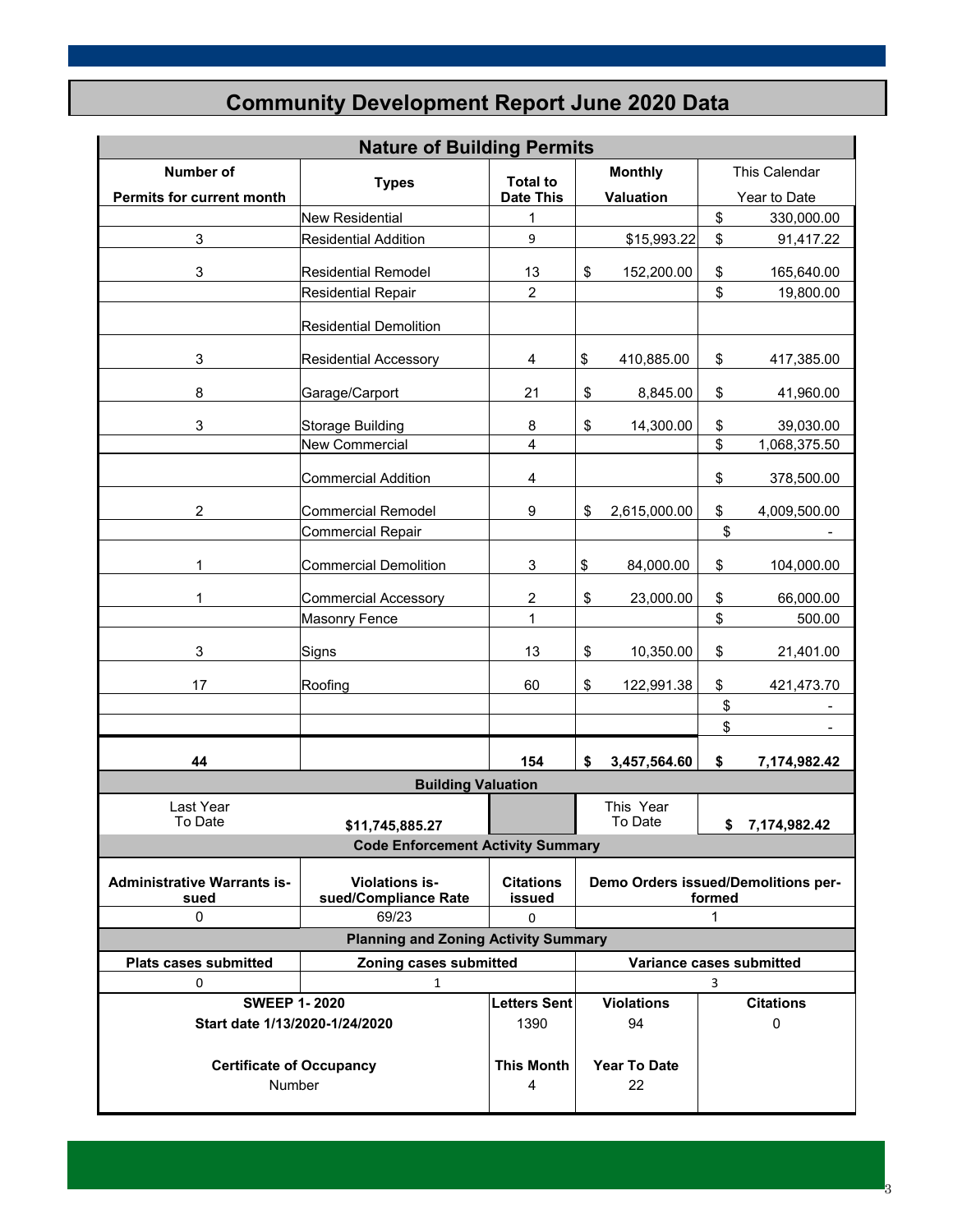### **Police Department Report June 2020 Data**

| <b>June 2020</b>               |       |
|--------------------------------|-------|
| <b>Total Calls for Service</b> | 1.950 |
| <b>Police Calls</b>            | 1.696 |
| <b>Fire Calls</b>              | 19    |
| <b>EMS Calls</b>               | 235   |
| <b>Primary Categories</b>      | 774   |
| <b>Total Arrests</b>           | 43    |
| <b>Total Citations</b>         | 135   |
| <b>Total Violations</b>        | 165   |
| <b>Total Reports Written</b>   | 210   |
| <b>Cases Assigned for</b>      |       |
| further Investigation          | 79    |

#### **June 2020 June 2019**

|                              |    | Harassment                | 4              |
|------------------------------|----|---------------------------|----------------|
| Agency Assists               | 2  | Health and Safety         | 4              |
| Arsons                       | Π  | Juvenile Problem          |                |
| Assaults                     | 44 | Property Crimes           |                |
| Burglary                     | Я  | Mental Subject            | 2              |
| <b>Controlled Substances</b> | 34 | Miscellaneous             | 13             |
| <b>Damaged Property</b>      | 5  | <b>Missing Person</b>     | Π              |
| <b>Deaths</b>                | 3  | Obstructing Justice       | 3              |
| DIII                         | 4  | <b>Obstructing Police</b> | R              |
| Forgery                      | 1  | Persons Crimes            | Χ              |
| Fraud                        | 7  | Prostitution              | Π              |
| Property                     | 4  | Public Intoxication       | 4              |
| Follow Up Investigations     | Π  | Stolen Vehicle            | 7              |
| Theft                        | 76 | <b>Traffic Arrests</b>    | 7              |
| <b>Traffic Accident</b>      | 36 | <b>Traffic Problem</b>    | $\overline{2}$ |
| Trespassing                  | 1  | Warrant                   | 17             |
| Weapons Offenses             | 3  | <b>Public Peace</b>       | 1              |
| Robbery                      | 7  | Sexual Assault            | 6              |
| Suspicious Activity          | П  | Custody/Jail Inci-        | П              |
| <b>Threats</b>               | 8  | Other Sex Offenses        | 2              |
| Liquor Law                   | Π  | <b>Domestic Problem</b>   | 3              |
| <b>Family Disturbance</b>    | П  | Drunkenness               | 7              |
| <b>Public Peace</b>          |    | Extortion                 | 2              |

#### **June 2019 Total Calls for Service** 2,103 **Police Calls** 1,885 **Fire Calls** 21 **EMS Calls** 197 **Primary Categories** 326 **Total Arrests** 99 **Total Citations** 239 **Total Violations** 287 **Total Reports Written** 270 **Cases Assigned for further Investigation** 110

| <b>Abandoned Vehicles</b>       | $\overline{2}$ | Harassment                 |     |
|---------------------------------|----------------|----------------------------|-----|
| <b>Agency Assists</b>           | 2              | Health and Safety          | 2   |
| Arsons                          | 1              | Juvenile Problem           | Π   |
| Assaults                        | 37             | Kidnapping                 | Π   |
| Burglary                        | 14             | Mental Subject             | 7   |
| <b>Controlled Substances</b>    | 1П             | <b>Miscellaneous</b>       | S.  |
| <b>Damaged Property</b>         | 41             | Missing Person             | Π   |
| <b>Deaths</b>                   | 1              | <b>Obstructing Justice</b> | 2   |
| DUI                             | П              | <b>Obstructing Police</b>  | 3   |
| Forgery                         | 7              | Persons Crimes             | 7   |
| Fraud                           | R              | Prnstitutinn               |     |
| Property                        | 7              | <b>Public Intoxication</b> | 11  |
| <b>Follow Up Investigations</b> | Π              | Stolen Vehicle             | 2   |
| Theft                           | 42             | <b>Traffic Arrests</b>     | 1.9 |
| <b>Traffic Accident</b>         | 40             | <b>Traffic Problem</b>     | 5   |
| Trespassing                     | 3              | Warrant                    | 48  |
| <b>Weapons Offenses</b>         | 1              | <b>Public Peace</b>        |     |
| Robbery                         | 7              | Sexual Assault             |     |
| Suspicious Activity             | П              | Custody/Jail Inci-         | Ш   |
| Threats                         | 3              | Other Sex Offenses         |     |
| Liquor Law                      | 7              | <b>Domestic Problem</b>    |     |
| <b>Family Disturbance</b>       | П              | Civil Problem              |     |
|                                 |                | Pornography                | П   |

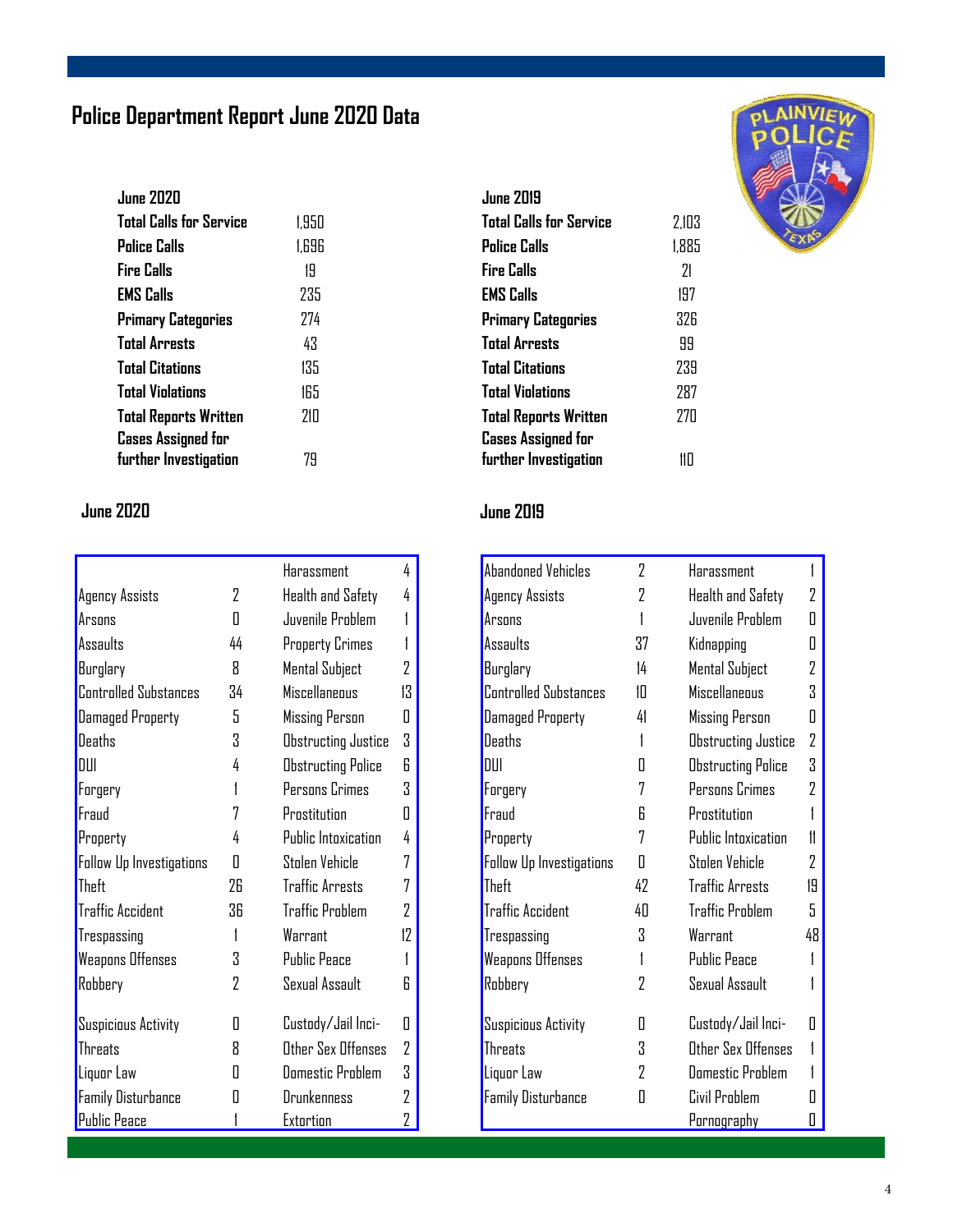### **Health Department Report June 2020 Data**

|                             |                  | Department     |        |
|-----------------------------|------------------|----------------|--------|
|                             | 52               | 53             | 56     |
| <b>Service Provided</b>     |                  |                |        |
| <b>Allergy Shots</b>        |                  |                |        |
| <b>Blood Pressure</b>       |                  |                |        |
| Cholesterol                 |                  |                |        |
| <b>Counsel and Educated</b> | $\boldsymbol{9}$ | $\overline{4}$ | 14     |
| <b>Drug Testing</b>         |                  |                |        |
| Glucose                     |                  |                |        |
| Jail Clients                |                  |                |        |
| Outreach & Flu Clinics      |                  |                |        |
| Phlebotomy                  |                  |                |        |
| PPD Testing (inquiries)     |                  | $\overline{4}$ |        |
| <b>Pregnancy Test</b>       | $\overline{2}$   |                |        |
| STD and HIV Patients        | 5                |                |        |
| <b>TB Clinic</b>            |                  |                |        |
| Immunizations               |                  |                |        |
| flu shots                   |                  |                |        |
| Mammogram Vouchers          | $\overline{2}$   |                |        |
| Complaints & Inspections    |                  |                |        |
| <b>Food Permits</b>         |                  |                |        |
| Immunization Inquiries      |                  |                | 14     |
| 54 Total Patient Services   | 18               | 8              | 28     |
|                             | 33.33%           | 14.81%         | 51.86% |
|                             |                  |                |        |

The Health Department was closed to the public during the month of June 2020.

#### **Food Inspections Monthly List June 2020**

| <b>Insp Date</b> | <b>Establishment Name</b>                                               | <b>Demerits</b> | #<br><b>Violations</b> | Prev#<br><b>Violations</b> |
|------------------|-------------------------------------------------------------------------|-----------------|------------------------|----------------------------|
| 6/26/2020        | <b>Creative Zone</b>                                                    | OK              |                        |                            |
|                  | Daily PUM calls                                                         | > 500           |                        |                            |
|                  | <b>Reportable Conditions</b>                                            | 366             |                        |                            |
|                  | DP-dayaana, 50-awimming nool DR-aboonyation aangult-follow-un, P-alaand |                 |                        |                            |

DC=daycare, SP=swimming pool, OB=observation consult-follow-up, C=closed FB=food booth, CP=complaint, MT=mobile Truck, R=reinspection, F=failed NS=no score, OK=OK, TC=temporarily closed, NA=not able to inspect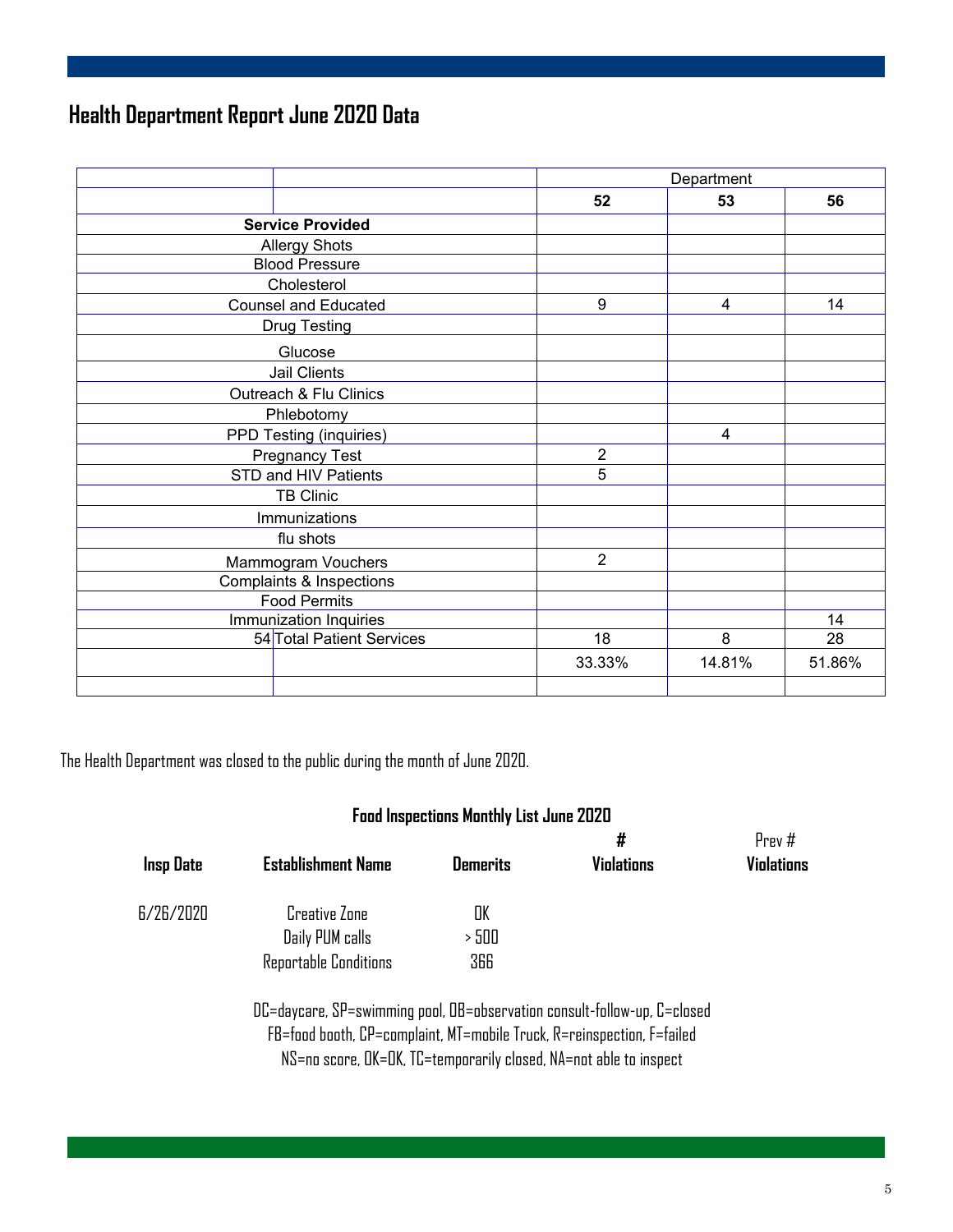### **Public Information Requests Report June 2020 Data**

| <b>Public Information Requests Logs</b> |                |                          |                |  |  |
|-----------------------------------------|----------------|--------------------------|----------------|--|--|
|                                         |                |                          |                |  |  |
|                                         | City Secretary | <b>Police Department</b> | Fire*          |  |  |
| $0$ ct-18                               | 5              | П                        | 5              |  |  |
| Nov-18                                  | 13             | П                        | $\overline{2}$ |  |  |
| Dec-18                                  | 4              | Π                        | 7              |  |  |
| Jan-19                                  | 9              | П                        | 8              |  |  |
| Feb-19                                  | 6              |                          | $\overline{2}$ |  |  |
| $Mar-19$                                | 6              | 3                        |                |  |  |
| $Apr-19$                                | 5              | П                        | 3              |  |  |
| May-19                                  | 3              |                          |                |  |  |
| $Jun-19$                                |                |                          | 7              |  |  |
| <b>Jul 19</b>                           | 7              | Π                        |                |  |  |
| $Auq-19$                                | 8              |                          | П              |  |  |
| $Sep-19$                                | 9              |                          | 3              |  |  |
| <u>Oct 19</u>                           | 8              |                          | 3              |  |  |
| Nov-19                                  | 0              |                          | $\overline{2}$ |  |  |
| Dec-19                                  | 2              | 3                        | 7              |  |  |
| Jan 20                                  | 7              | 2                        |                |  |  |
| <b>Feb 20</b>                           | 7              |                          | 4              |  |  |
| Mar-20                                  |                | D                        | 3              |  |  |
| $Apr-20$                                | 4              | 2                        | $\overline{2}$ |  |  |
| $May-20$                                | 3              | D                        | 2              |  |  |
| $Jun-20$                                |                | $\overline{2}$           |                |  |  |

 $\,$ \*Medical Records Requests only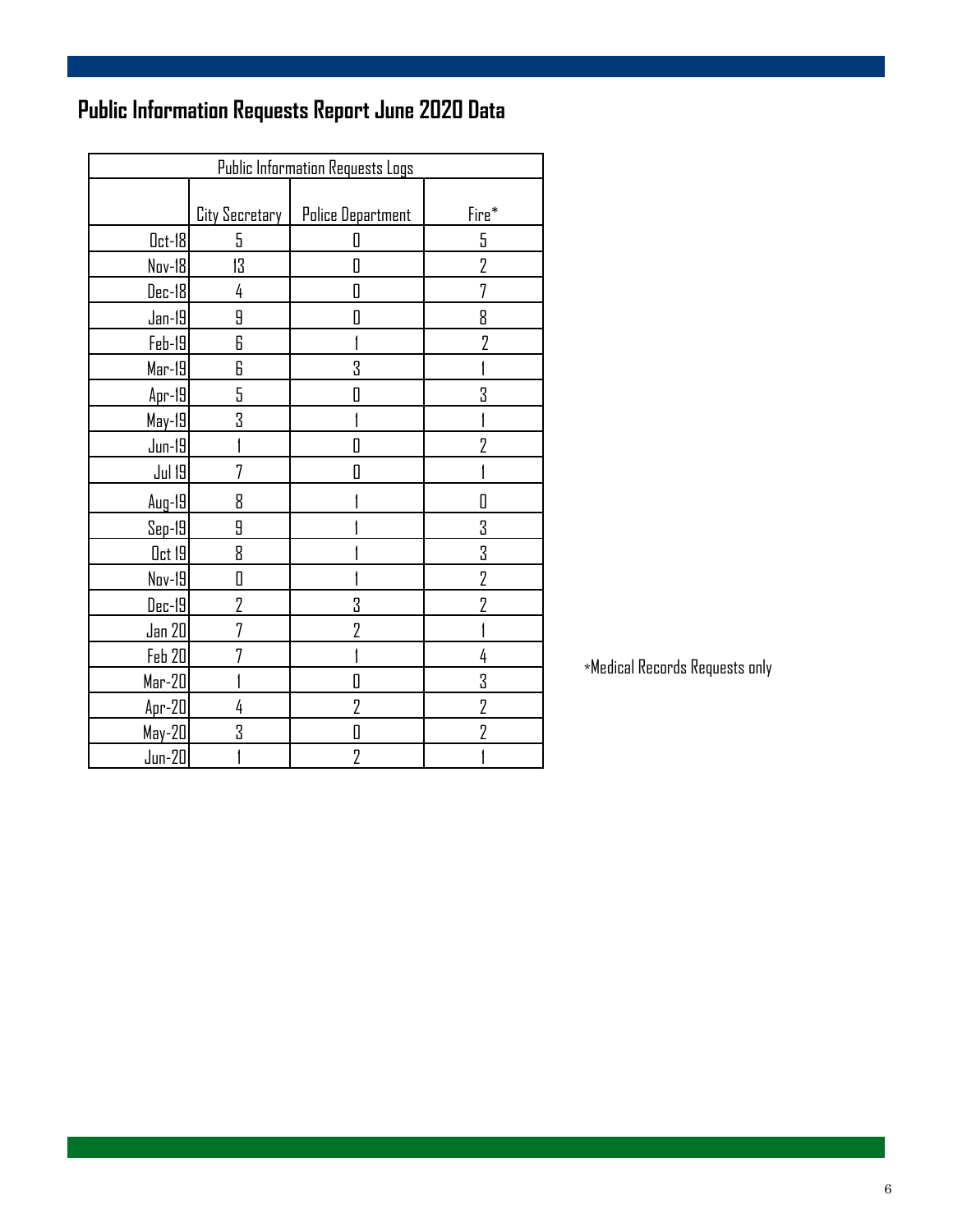### **Finance Department Report June 2020 Data**

#### **CITY OF PLAINVIEW Utility Billing Activity Report June 30, 2020**

|                                                      | <b>This Month</b> |       | $Y-T-D$   | <b>This Month</b><br><b>Last Year</b> |    | <b>Previous</b><br>$Y-T-D$ |  |
|------------------------------------------------------|-------------------|-------|-----------|---------------------------------------|----|----------------------------|--|
| <b>Customers Billed</b>                              | 7,725             |       | 69,215    | 7,743                                 |    | 69,449                     |  |
| Gallons Billed (000's)                               | 110,533           |       | 645,792   | 84,923                                |    | 582,899                    |  |
| <b>Gallons Produced</b>                              | 139,286           |       | 776,186   | 89,460                                |    | 667,568                    |  |
| <b>Production Billed</b>                             |                   | 79.4% | 83.2%     | 94.9%                                 |    | 87.3%                      |  |
| New Meter Taps                                       | 3                 |       | 15        |                                       |    | 8                          |  |
| <b>New Customers</b><br>(Read-on's)                  | 59                |       | 605       | 74                                    |    | 679                        |  |
| Final Billing (Read-<br>Off's)                       | 23                |       | 538       | 82                                    |    | 712                        |  |
| Transfers (Off & On)                                 | 30                |       | 234       | 38                                    |    | 274                        |  |
| 14 Day Contract                                      | 32                |       | 282       | 36                                    |    | 282                        |  |
| Dis-connects (Non-                                   |                   |       | 1,197     | 156                                   |    | 1,387                      |  |
| Misc. Customer Ser-<br>(ie., re-read, leak<br>check) | 218               |       | 1,085     | 91                                    |    | 978                        |  |
| <b>Billing Re-cap</b>                                |                   |       |           |                                       |    |                            |  |
| Water                                                | \$<br>513,498     | \$    | 3,678,902 | \$<br>437,460                         | \$ | 3,477,930                  |  |
| Sewer                                                | 235,935           |       | 1,853,041 | 217,063                               |    | 1,786,538                  |  |
| Refuse                                               | 216,916           |       | 1,945,745 | 217,951                               |    | 1,961,717                  |  |
| <b>Transfer Fees</b>                                 | 375               |       | 2,900     | 475                                   |    | 3,575                      |  |
| <b>Total Billing</b>                                 | \$<br>966,724     | \$    | 7,480,588 | \$<br>872,949                         | \$ | 7,229,760                  |  |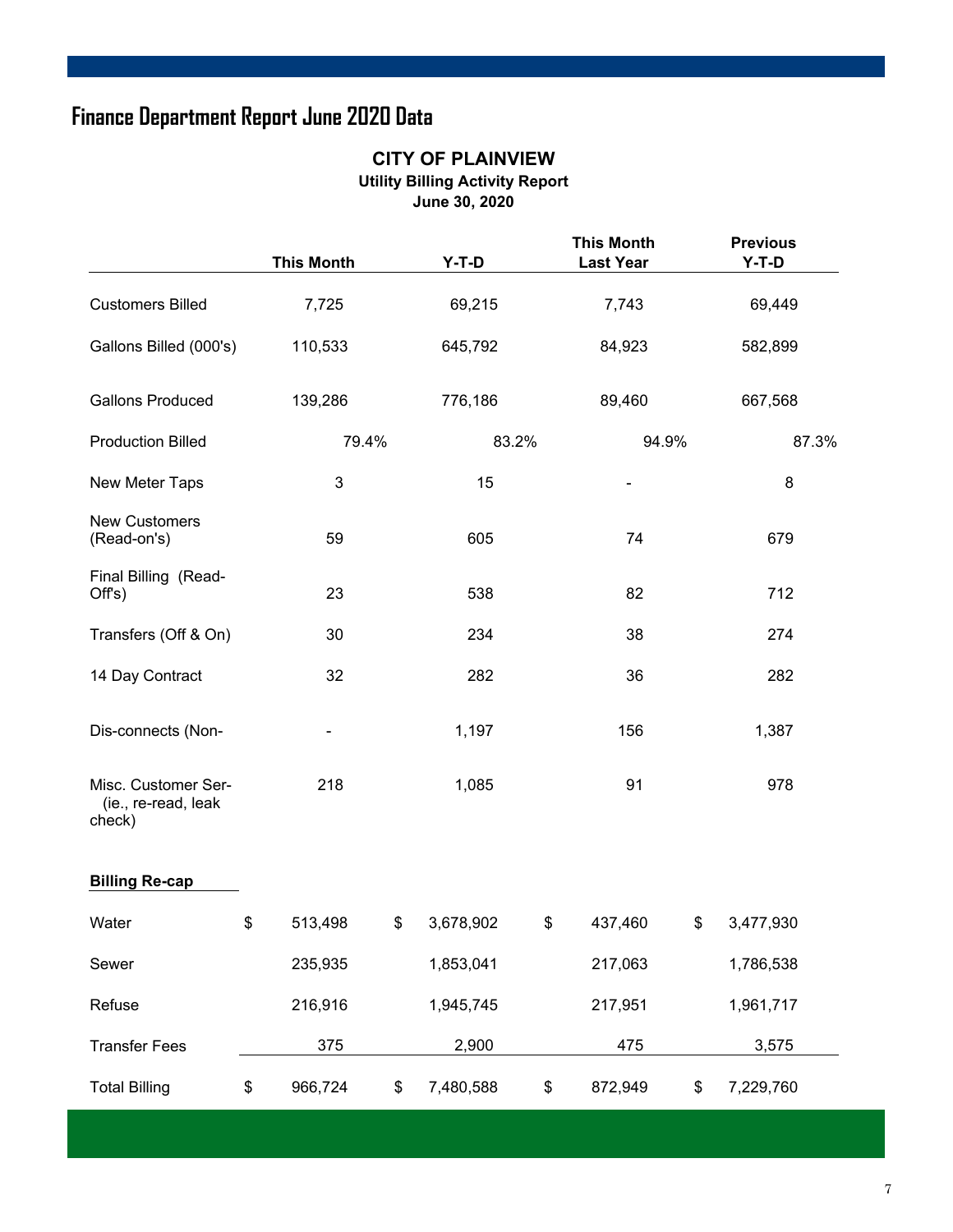### **Finance Department Report June 2020 Data Continued**



| City of Plainview June Sales Tax Collections (reflects spending from April 2020) |                                 |          |                  |                              |          |  |  |
|----------------------------------------------------------------------------------|---------------------------------|----------|------------------|------------------------------|----------|--|--|
| Year                                                                             | Net Payment (Deposit)  % Change |          | Audit Adjustment | Net of Audit Adjust-<br>ment | % Change |  |  |
| 2020                                                                             | \$341,299.50                    | 3.61%    | \$636.58         | \$340,662.92                 | 4.51%    |  |  |
| 2019                                                                             | \$329,401.49                    | 13.76%   | \$3,444.57       | \$325,956.92                 | 12.99%   |  |  |
| 2018                                                                             | \$289,565.76                    | $-4.32%$ | \$1,072.74       | \$288,493.02                 | $-4.14%$ |  |  |
| 2017                                                                             | \$302,641.45                    | $-9.13%$ | \$1,703.65       | \$300,937.80                 | $-9.45%$ |  |  |
| 2016                                                                             | \$333,040.08                    | $-8.50%$ | \$678.78         | \$332,361.30                 | $-8.59%$ |  |  |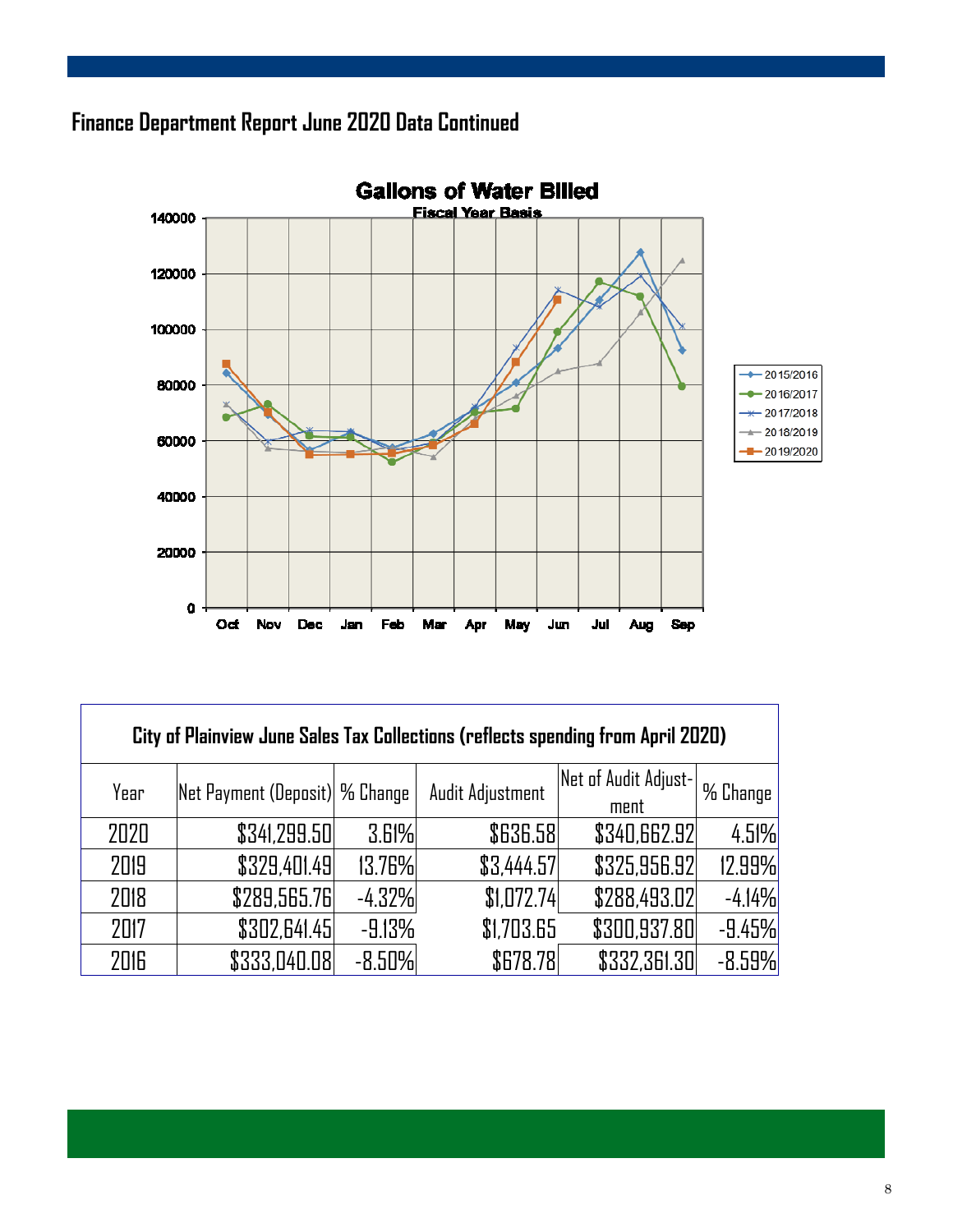### **Plainview Fire/EMS Monthly Report June 2020 Data**

#### **EMS Runs**

|                       | June 2019 | June 2020 |
|-----------------------|-----------|-----------|
| Total EMS Responses   | 153       | 234       |
| Patients Transported  | 129       | 164       |
| No Transports         | 19        | 55        |
| Residents             | 85        | 175       |
| Non-residents         | 44        | 68        |
| False Calls/Cancelled | 5         | 14        |

### **Fire Runs**

|                                | June 2019      | June 2020      |
|--------------------------------|----------------|----------------|
| <b>Total Responses</b>         | 182            | 200            |
| <b>Structure Fires</b>         | $\overline{2}$ | 4              |
| Vehicle Fires                  | $\overline{2}$ |                |
| Trash / Rubbish Fires/ Grass   | 4              | $\overline{5}$ |
| EMS Backup / Medical Responses | 128            | 130            |
| Hazardous conditions           | 7              | 26             |
| False Alarms                   | 9              | 4              |
| Misc. Responses                | 30             | 30             |
| Mutual Aid                     | $\Omega$       | $\overline{0}$ |

COVID-19 Responses started an uptick again. The average number of calls started to increase the last few days. There was a substantial increase in our call volume over last year, this time. The far majority of patients treated and/or transported were residents, much more so than the same time last year. While our average response time to all calls is 6:57 (min:sec), an increase of approximately 33 seconds, the total percentage of calls we reach in less than 8:00 (min:sec) has decreased from 79% to 69%. This will also be monitored to identify issues that delay responses.

The chute time, or time from dispatch notified fire department until fire department unit's enroute to the call have increased approximately 12 seconds over all runs for 2019. This small increase is notable as crews are required to take more time to get appropriate PPE ready and in place for COVID type responses. We will continue to monitor this trend. Our time on scene and transport times have all stayed within a similar time frame as previous years. Our structure fires are down from the previous two years total for the first half of 2020.

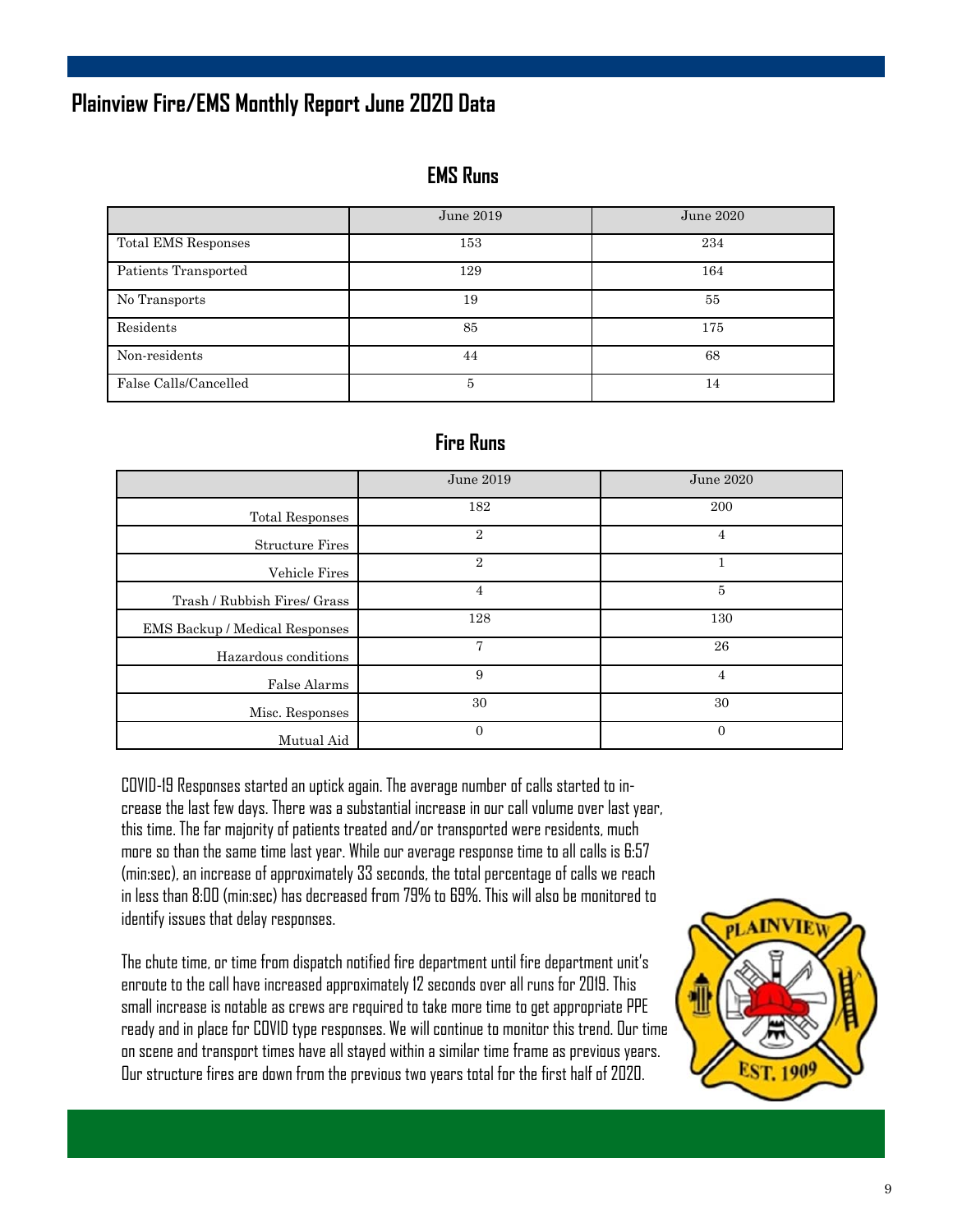### **Public Works Department Report June 2020 Data**

| <b>Water Reclamation</b>      |                       | <b>Water Production</b> |            |              |
|-------------------------------|-----------------------|-------------------------|------------|--------------|
| Total Gallons Treated 2020    | 35.15 Million Gallons | June 2020 Water Usage   |            |              |
| Total Gallons Treated 2019    | 35.08 Million Gallons | <b>CRMWA</b>            | WELL       | <b>TOTAL</b> |
|                               |                       | 109.399.000             | 29.886.700 | 139.285.700  |
| #'s of Sludge Removed 2020    | 306,680 lbs.          | June 2019 Water Usage   |            |              |
| $#$ 's of Sludge Removed 2019 | 247,880 lbs.          | <b>CRMWA</b>            | WELL       | <b>TOTAL</b> |
|                               |                       | 82.991.000              | 6.426.800  | 89.417.800   |

### **Water Distribution/Collection 2020**

| 39          |
|-------------|
| $9.535$ ft. |
| 7           |
| RП          |
| Ш           |
|             |
|             |
|             |

#### **Water Distribution/Collection 2019**

| Sewer Calls                | ЗR           |
|----------------------------|--------------|
| Sewer Main Cleaned         | $11,175$ ft. |
| Water Leaks                |              |
| Meters Changed Out         | 74           |
| Sewer Line Video Recording |              |
| Sewer Line Video (feet)    |              |
| <b>Service Orders</b>      | 147          |
|                            |              |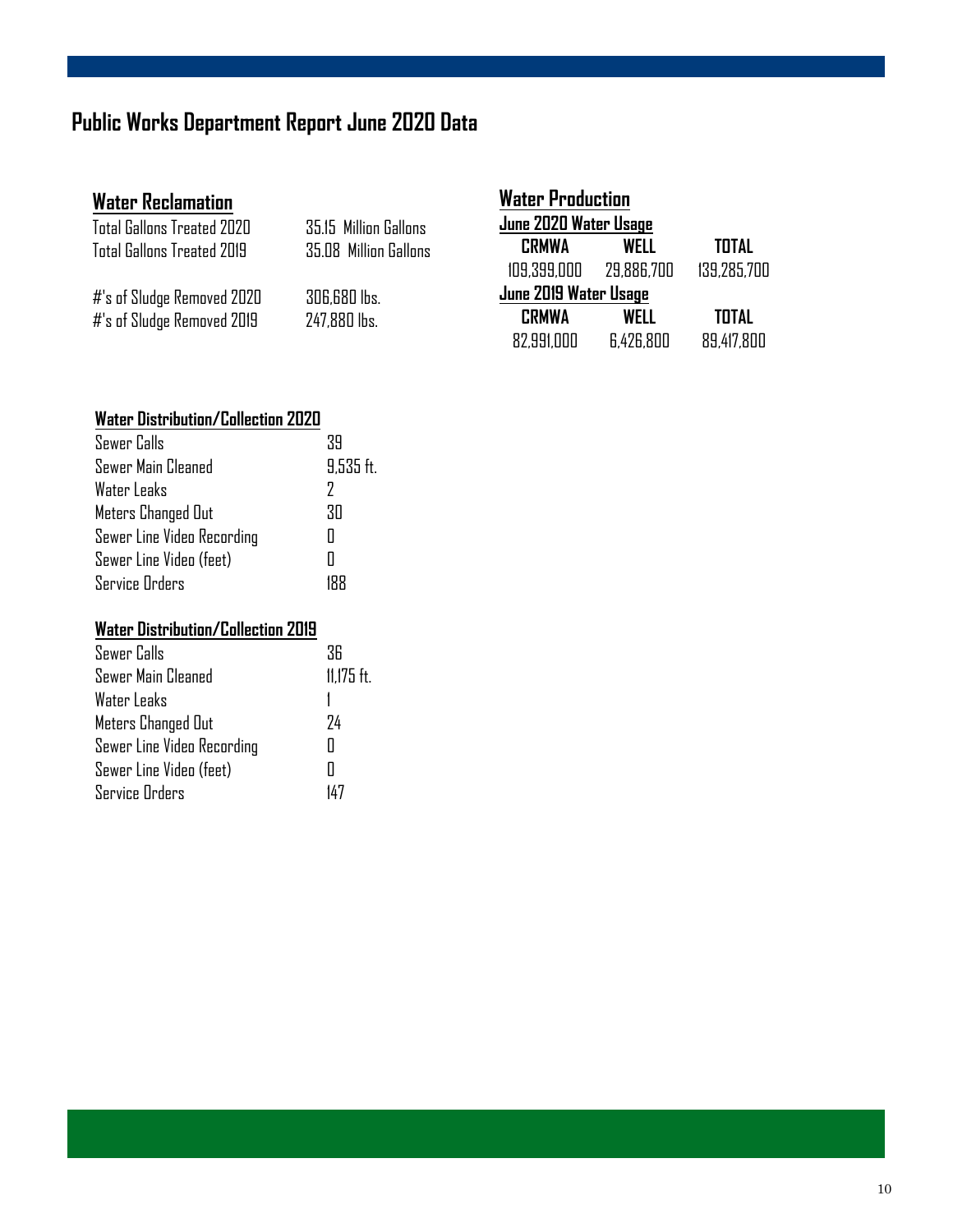### **Landfill Public Works Department Report June 2020 Data Continued**

| <b>INTAKE TOTALS</b>             | 2019    | 2020    |
|----------------------------------|---------|---------|
| Total Intake (tons)              | 3122.45 | 3168.13 |
| <b>Blue Boxes (tons)</b>         | 33.IG   | 10.66   |
| Brush (tons)                     | 172.53  | 203.97  |
| Carcasses (tons)                 | 1.07    | 14.33   |
| Cons/Demo (tons)                 | 341.43  | 475.59  |
| Cardboard (tons)                 | 6.44    | 0.84    |
| <b>MSW-COMP</b> (tons)           | 1958.42 | 1882.33 |
| <b>MSW-UNCOMP</b> (tons)         | 362.79  | 340.66  |
| <b>Roofing (tons)</b>            | 129.13  | 55.69   |
| Sludge (tons)                    | 116.54  | 170.01  |
| Tires Shredded (tons)            | 0.94    | 14.05   |
| Tires by Quantity                | 206     | 352.00  |
| Inert Material by Charge         | 393.75  | 831.25  |
| Mulch (tons)                     | 12.63   | 5.28    |
| recovered illegally dumped tires | 206     | 289     |

During the Month of June the landfill set out 55 loan a tubs, and continued regular scheduled pickups. Policies and procedures were put in place to allow community service workers back into the recycle center and crews worked to replace older dumpsters and repair alleys.

| <b>DAILY AVERAGE TOTALS</b> | 2019   | 2020   |
|-----------------------------|--------|--------|
| Total Intake (tons)         | 124.90 | 121.85 |
| <b>Blue Boxes (tons)</b>    | 1.33   | 0.41   |
| Brush (tons)                | 6.90   | 7.85   |
| Carcasses (tons)            | 0.04   | 0.55   |
| Cons/Demo (tons)            | 13.66  | 18.29  |
| Cardboard (tons)            | 0.26   | 0.03   |
| <b>MSW-COMP</b> (tons)      | 78.34  | 72.40  |
| MSW-UNCOMP (tons)           | 14.51  | 13.10  |
| <b>Roofing (tons)</b>       | 5.17   | 2.14   |
| Sludge (tons)               | 4.66   | 6.54   |
| Tires Shredded (tons)       | 0.04   | 0.54   |
| <b>Tires by Quantity</b>    | 8      | 13.54  |
| Inert Material by Charge    | 15.75  | 31.97  |
| Mulch (tons)                | 0.51   | 0.20   |

dures

Right to Know/Covid-19 Policies and Proce-

**Safety Class**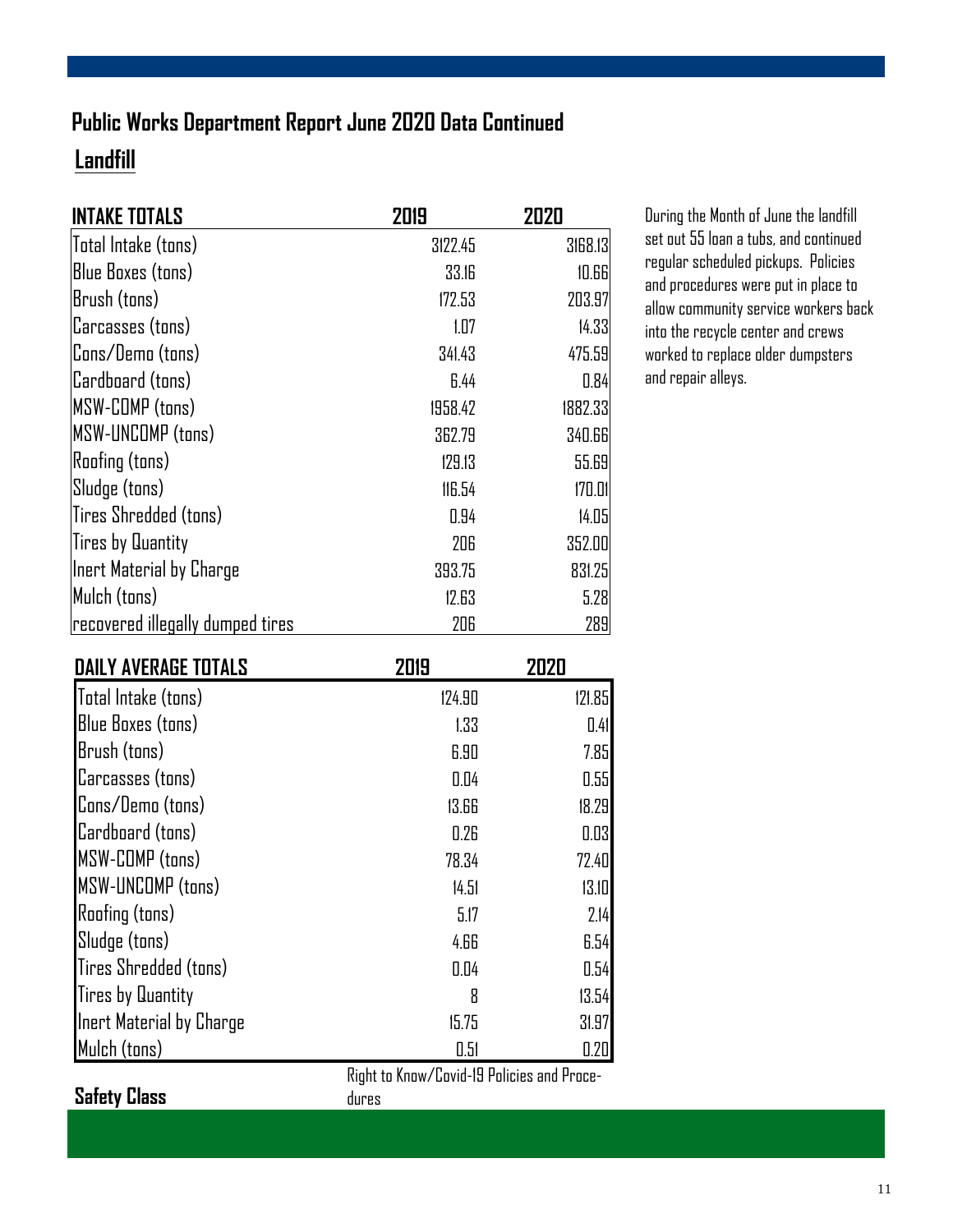## **Public Works Department Report June2020 Data Continued**

### **Parks**

#### **Plainview Pointe**

#### **Baseball**

Mowed fields twice a week Drag, chalk and painted fields for 18 games Put grass around pee wee fields bases Work on sprinkler heads in fields

#### **Parks**

Pick up trash and dump barrels. Restock Park bathrooms every day and wash down and sanitize Mowed and edge all parks 2 time Put new sod at Plainview Point New plants at Plainview Point

#### **Playground**

Inspection of Playground and sanitize every Monday and Thursday

#### **Building**

Clean and restock Shelter and Rotary buildings on Monday. Clean and restock on weekend when rented

**Community Gardens**  Mow and weed eat all three gardens

#### **Building Rentals**

Buildings 2 Gazebo 1 Pavilion 1 Volleyball 1

#### **Vector**

| City lots      | 16 |
|----------------|----|
| Private lots   | 4  |
| Draws          | 52 |
| Rights of ways | 41 |

#### Safety Meeting

Covid-19 Jack McCasland talk to the Parks Crew about it.





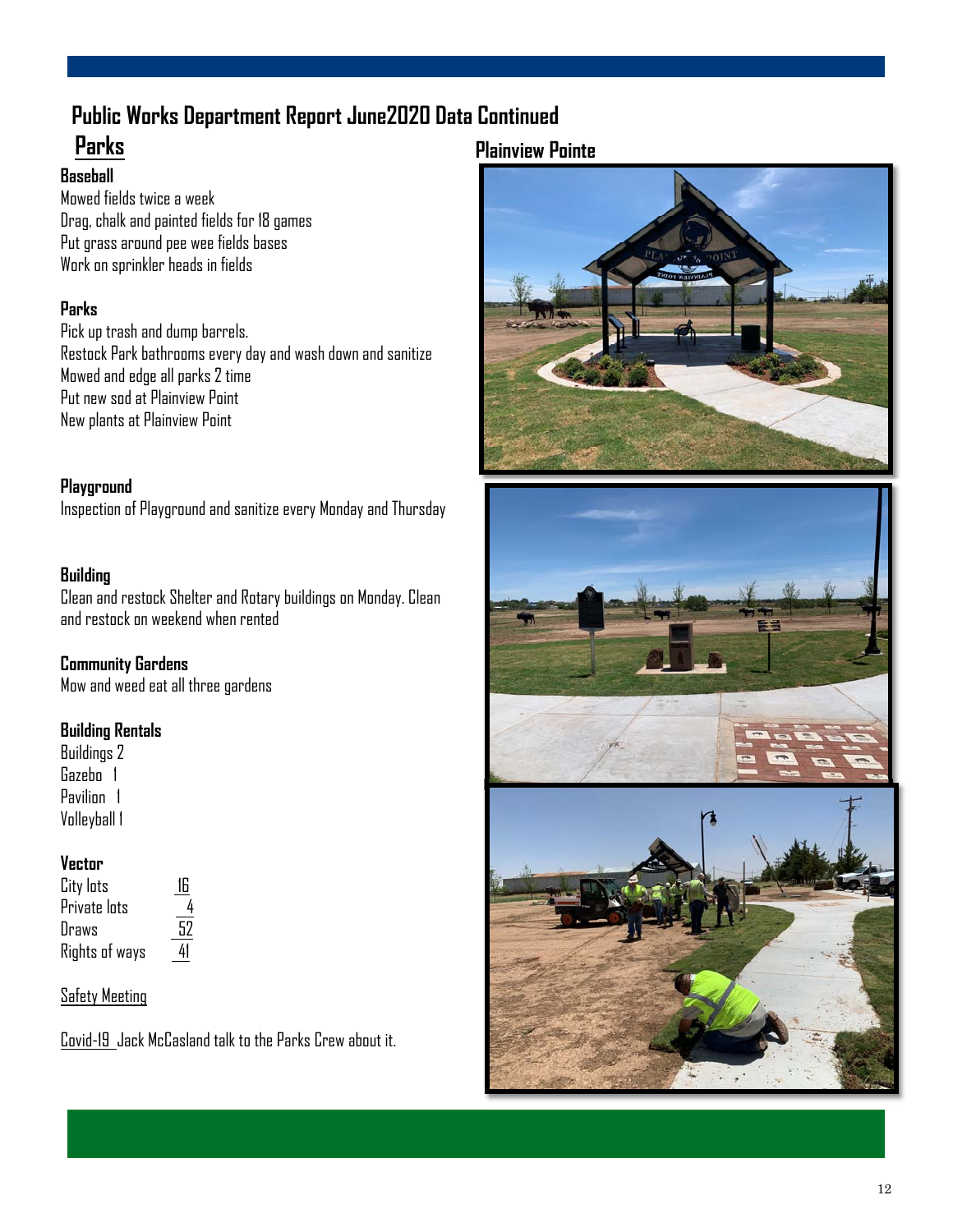### **Public Works Department Report June 2020 Data Continued**

### **Streets**

| 2019     | 2020                                         |
|----------|----------------------------------------------|
|          |                                              |
| 39       | 4                                            |
| 18       | 38                                           |
|          | 8,860                                        |
| 789      | U                                            |
| 13       | O                                            |
| 0        | Π                                            |
| Π        | 456                                          |
| Π        | 0                                            |
| 300      | П                                            |
| 135,000  | П                                            |
| Π        | Π                                            |
|          |                                              |
| 17.20    | 4.69                                         |
| 0.00     | 0.00                                         |
| 0.00     | 0.00                                         |
|          |                                              |
| 20       | 175                                          |
| 6000     | 1100                                         |
|          |                                              |
| 9        | 3                                            |
| 3        | $\overline{2}$                               |
| \$331.00 | \$620.00                                     |
| 5268     | Π                                            |
|          |                                              |
|          | 31                                           |
| 18       | 4                                            |
| П        | Π                                            |
|          | <b>ness</b>                                  |
|          | Work Zone Safe- <b>COVID-19</b> Aware-<br>ty |

1. Repaired Utility cuts, work done on seal coat preparation & a few pot holes.

2. Cleaned storm drains from one side to the other 3. Swept the downtown area, some of the seal coat streets, and a couple of requests.

4. Put up 3 new traffic signs, repaired 2 and setup traffic devices for the water dept.

5. Performed a structure demo at 2710 w 4th

6. Performed some ground spraying treatment, checking traps, did larvicide treatment, and cleaned the medians up with the weed eater.

7. Hauled about 16 loads of material to the Civic Center from the landfill.

8. Installed the bed liner, headache rack, and the light bar on the new vector truck, cleaned up the bucket truck, and did some minor repairs on our equipment trailers. 9. Maintained a few unpaved roads, called in utility locations and went marked them off in the ditches that are scheduled to be cleaned.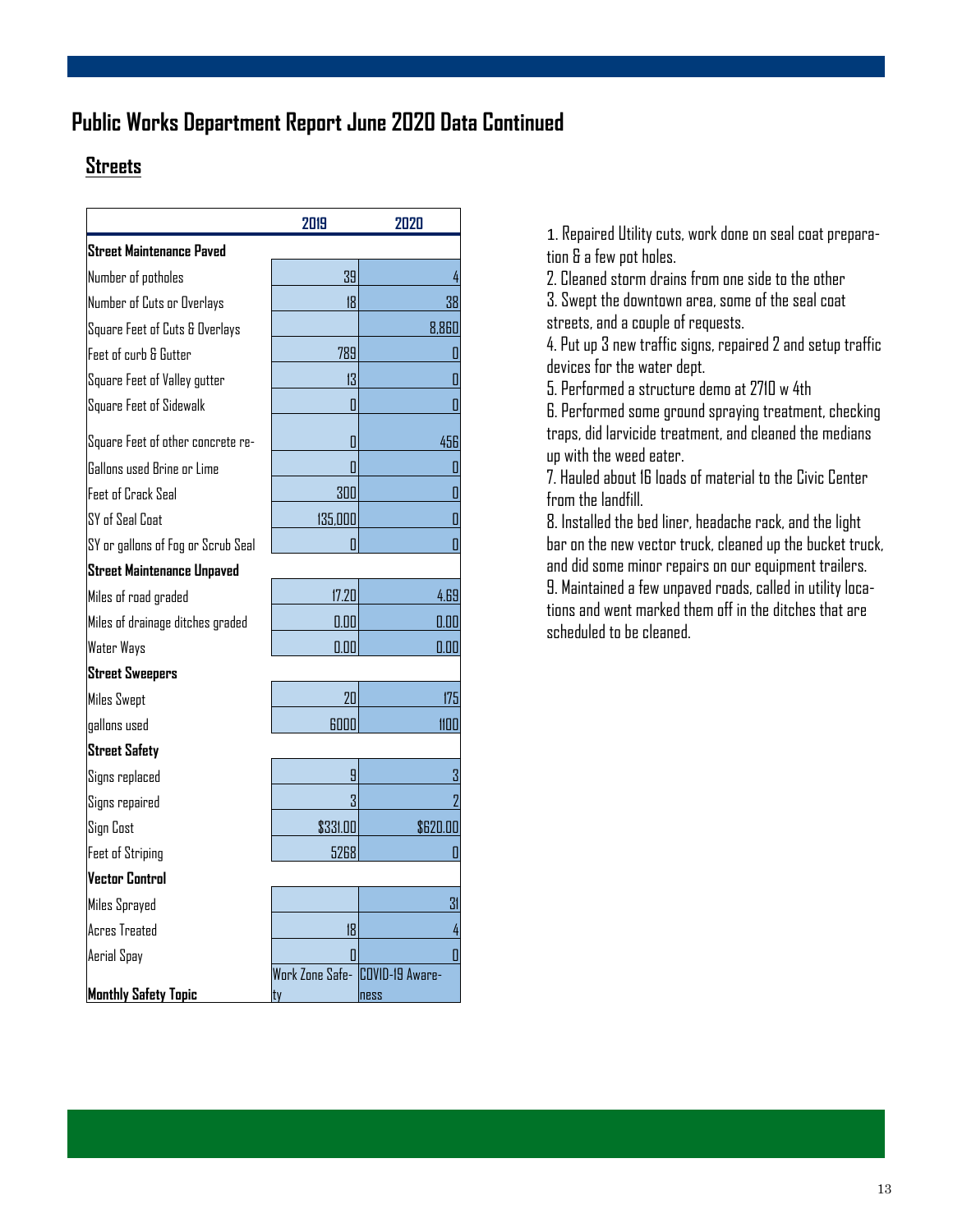### **Unger Library Report June 2020 Data**

#### M-F 9:00 AM TO 6:00 PM SAT—SUN: CLOSED

The Library reopened to the public on June 1, 2020 along with the rest of the city departments. Certain policies went into effect.

Curbside checkout remains a service

Patrons cannot stay in the library more than one hour per day. They are encouraged to "grab and go" – in other words, find their materials, check them out, then leave within the hour.

Only three computers are available and those are by appointment only. There will be 30 minutes between appointments to allow for sanitization of each workstation.

Masks are required.

Because of the difficulty in sanitizing, no newspapers or magazines will be available.

No chairs are available for seating except by appointment and with appropriate social distancing.

The meeting room closure continues.

Notary services are available.

The copier will not be publicly available but the staff will be glad to do copying at the same rate.

Books quarantined for 3 days after return before being available again for checkout.

Social distancing is required.

Use of Overdrive e-books and streaming audio books continues to be encouraged. Usage continues to be high for both formats.

Curbside checkout continues to be popular, as is the online order form for ordering the books.

The new Young Adult (Teen) area continues to take shape. We have begun the process of moving the identified books up to the mezzanine where the area is located. Although most of the book reclassified as young adult were located in the juvenile section, we have also identified certain books in the adult fiction and nonfiction sections for appropriate for reclassification and removal to the new area. We plan to have a "grand opening" of this area at some point in the future, depending on when we are finished and depending on when we can have larger gatherings in the library.

The spring blood drive held in June (instead of May due to the COVID-19 threat) was a success in spite of the lower than usual participation. The Vitalant employees tested each participant for fever and other COVID-19 symptoms before allowing anyone to give blood. The Summer Reading Program had a number of registrants in each age grouping except for high school. Approximately six adults signed up to read. Every participant is keeping track of the reading through the ReaderZone app. When finished the Library will be able to determine who read the most minutes during the eight weeks of the program by their groupings and will award prizes and certificates in August. Although programs are not available in person, we have been able to get some of the programming through virtual means, such as the two programs presented by the Science Spectrum on June 23<sup>rd</sup> and 30<sup>th</sup>. Zoom meetings are being proposed for book discussions for the adults, and for the other age groups.